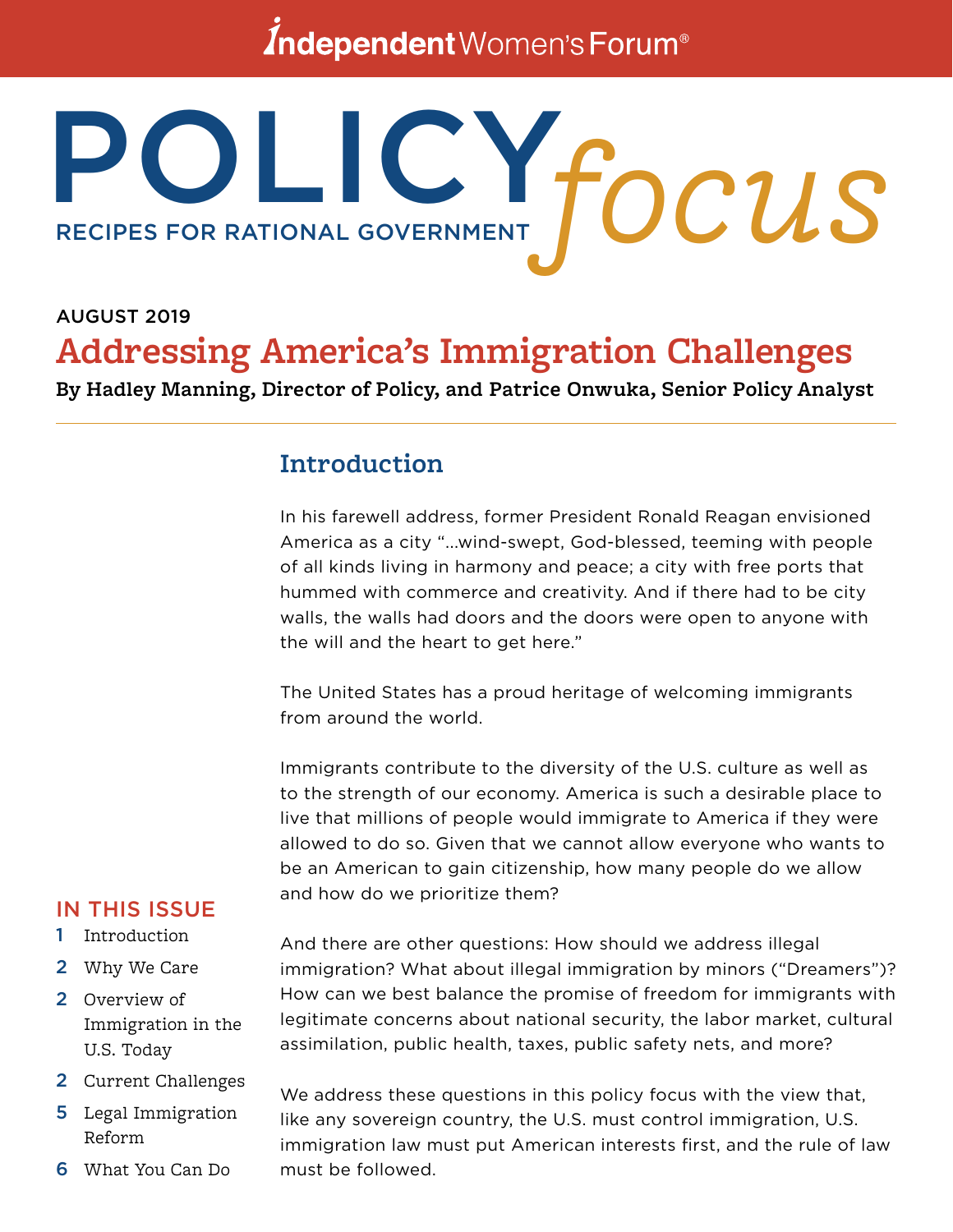# **Why You Should Care**

Immigration has a profound effect on the United States, where immigrants today comprise [13.6](https://www.pewresearch.org/fact-tank/2019/06/17/key-findings-about-u-s-immigrants/ft_19-06-17_keyfindingsimmigrants_immigrant-share-us-population-nears-historic-high_corrected/)  [percent](https://www.pewresearch.org/fact-tank/2019/06/17/key-findings-about-u-s-immigrants/ft_19-06-17_keyfindingsimmigrants_immigrant-share-us-population-nears-historic-high_corrected/) of our population. Immigrants and their U.S.-born children comprise [about 27 percent](https://www.migrationpolicy.org/print/16099#.XUiGlJNKi1t) of the population. We should all hope that the United States can continue to be a welcoming beacon of freedom to the world while implementing reasonable immigration reforms that:

- Restore Rule of Law: We want our laws to be fair and transparent and then to be followed. We should not create laws expecting them to be routinely broken.
- Reduce illegal immigration: Illegal immigration poses a risk to public health and safety and comes with costs to our public systems. The effect on our economy is mixed, as illegal immigrants increase labor supply and decrease labor costs (wages).
- Update our legal immigration system: It has been decades since the U.S. has revisited the factors we consider when offering admission to the United States. The U.S. may consider making changes to restrict family-ties visas for extended family members and eliminate some diversity programs in favor of increasing the number of work- and skill-related visas granted and adding greater assimilation requirements.

# **Overview of Immigration in the U.S. Today**

The United States is often rightly called "a nation of immigrants" because of our history as a melting pot for immigrants from around the world. Even today, our country remains very welcoming to visitors and immigrants. Immigrants comprise about 13.6 percent of the current population, which is the [highest share since 1910](https://www.pewresearch.org/fact-tank/2019/06/17/key-findings-about-u-s-immigrants/). About one million people immigrate to the U.S. annually, and the U.S. is home to more immigrants than any other country in the world.

There are different types of immigrants according to U.S. law: About 20.7 million people are naturalized U.S. citizens. Another 13.1 million are legal noncitizens or Legal Permanent Residents. A small group (1.7 million) are temporary visitors who hold visas. Finally, there are about 11.3 million unauthorized or illegal immigrants in the U.S.

#### **Current Challenges**  Illegal Immigration

While most U.S. immigrants are in the country legally, increasing numbers of immigrants are attempting to enter the U.S. through a porous Southern Border, an issue IWF covered in a [separate policy focus](http://pdf.iwf.org/Crisis_US_Border.pdf). Even so, more illegal immigrants actually enter legally on short-term visas, but overstay their limit.

Illegal immigration poses a growing public policy challenge with consequences for wages, social safety nets, and public safety.

## **Types of U.S. Immigrants**

**Naturalized U.S. Citizens (20.7million)**

**Legal Permanent Residents (13.1 million)**

**Temporary Visitors with Visas (1.7 million)**

> **Unauthorized Immigrants (11.3 million)**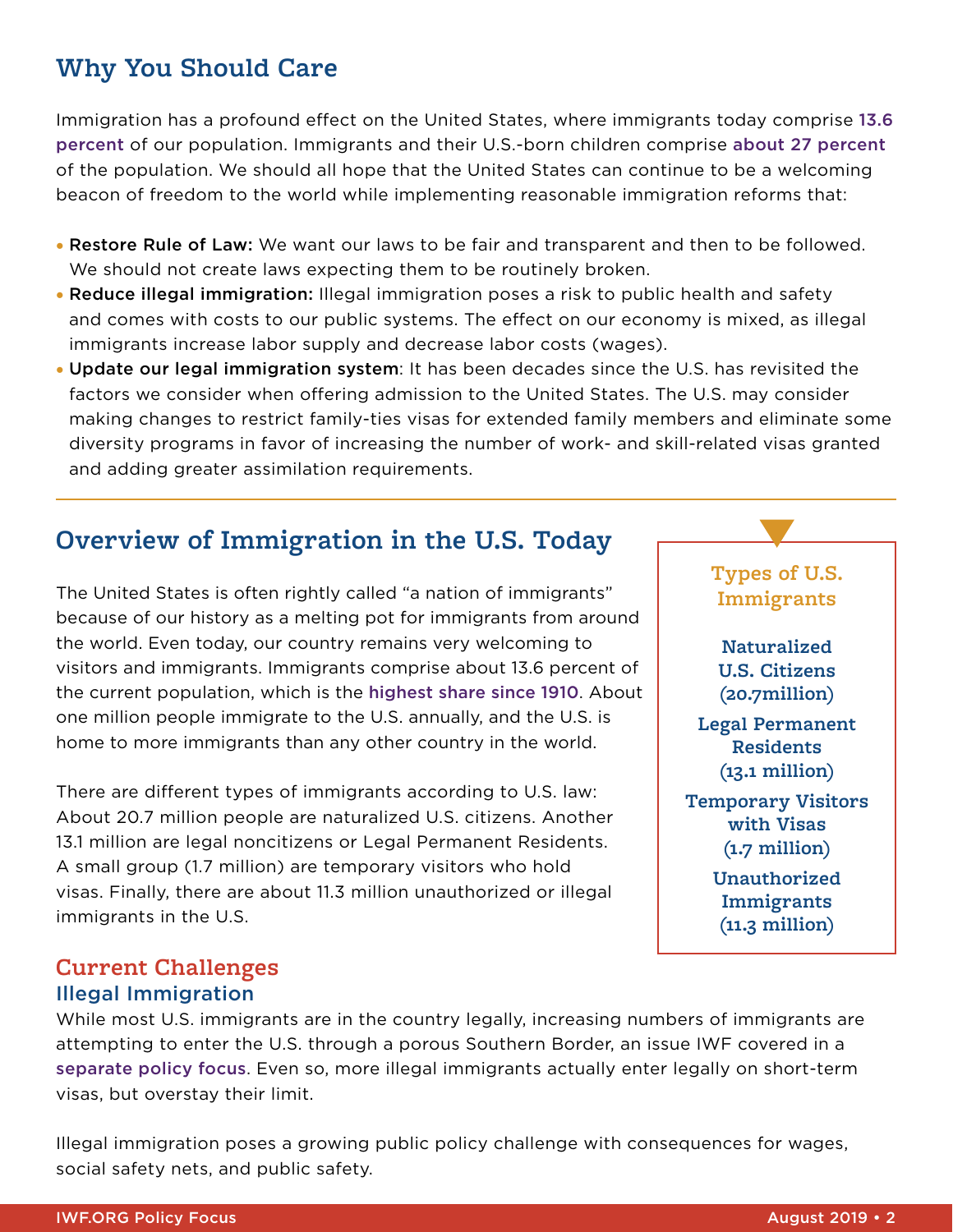Immigration (both legal and illegal) has a mixed effect on the economy. Immigration creates as much as \$50 billion in benefits from lower labor costs, which is good for the overall economy. However, wages for workers fall as the supply of low-skilled workers rises. The nearly [8 million](https://www.pewresearch.org/fact-tank/2019/06/17/key-findings-about-u-s-immigrants/) illegal immigrants working today (who account for 4.6 percent of the labor force) cause the wages of competing U.S. workers to [fall](https://nyti.ms/2K7kV38) by anywhere from 0.4 to 7.4 percent.

Taxes are collected from only about half of illegal immigrants totalling roughly [\\$24 billion](https://taxpayeradvocate.irs.gov/Media/Default/Documents/2015ARC/ARC15_Volume1_MSP_18_ITIN.pdf) each year. However, illegal immigrants access tens of billions of dollars in government benefits, primarily through their U.S.-born children. Americans pay [\\$18.5 billion](https://www.forbes.com/sites/theapothecary/2018/02/26/how-american-citizens-finance-health-care-for-undocumented-immigrants/#675afeed12c4) in healthcare costs for illegal immigrants each year, even though they are officially [barred](http://www.ncsl.org/research/immigration/federal-benefits-to-unauthorized-immigrants.aspx) from federal entitlement and welfare programs, including Medicaid and the Affordable Care Act. But there are a few exceptions including emergency medical care and some nutrition assistance programs such as for women, infants, and children. Some states also provide state-funded welfare programs to illegal immigrants.

**Immigration (both legal and illegal) has a mixed effect on the economy. Immigration creates as much as \$50 billion in benefits from lower labor costs, which is good for the overall economy. However, wages for workers fall as the supply of low-skilled workers rises.** 

Entering the United States unlawfully is a crime, but many illegal immigrants commit other (dangerous) crimes and pose public-safety risks. Over a [quarter-million](https://www.ice.gov/doclib/about/offices/ero/pdf/eroFY2018Report.pdf#page=4) illegal immigrants were incarcerated in the United States from 2017-2018 for crimes such as drug violations, assault, homicide, robbery, sex offense, kidnapping, or immigration offense. According to a government data survey, the average illegal immigrant in federal, state, or local prison has been arrested an average of [8.3 times](https://www.gao.gov/assets/100/93167.pdf). The Bureau of Prisons estimated that the federal cost of incarcerating criminal immigrants was approximately [\\$5.8 billion](https://www.gao.gov/assets/100/93090.pdf).

Most of the 11.3 million illegal immigrants in the U.S. today may be otherwise law-abiding, honest and hard-working. But without better immigration controls, it's hard to know who is who.

#### Asylum for Refugees

The United States provides safe harbor for asylees, or people who are the victims of persecution or fear persecution due to race, nationality, religion, membership in a particular social group, and political opinion. Asylum seekers must demonstrate a "well-founded fear" of persecution in their home countries or be ordered for removal from the U.S. Most meet that standard and are entered into the Justice Department's court system for adjudication of their case. Meanwhile they are free to live and work in the U.S. until their cases are decided, which could be years given the backlog of over 900,000 immigration cases.

Some illegal immigrants are exploiting this loophole as a fast-track into the U.S. Asylum cases have been on the rise, increasing [1,700 percent](https://www.dhs.gov/immigration-statistics/readingroom/RFA/credible-fear-cases-interview) over the past decade. However, the number of cases granted asylum is [falling](https://trac.syr.edu/immigration/reports/539/) in part because fewer cases are judged to be legitimate claims. Asylum claims are driving the latest waves of migrant caravans and illegal crossings at the Southern Border, which overwhelms Border Enforcement and adds to the backlog of immigration cases.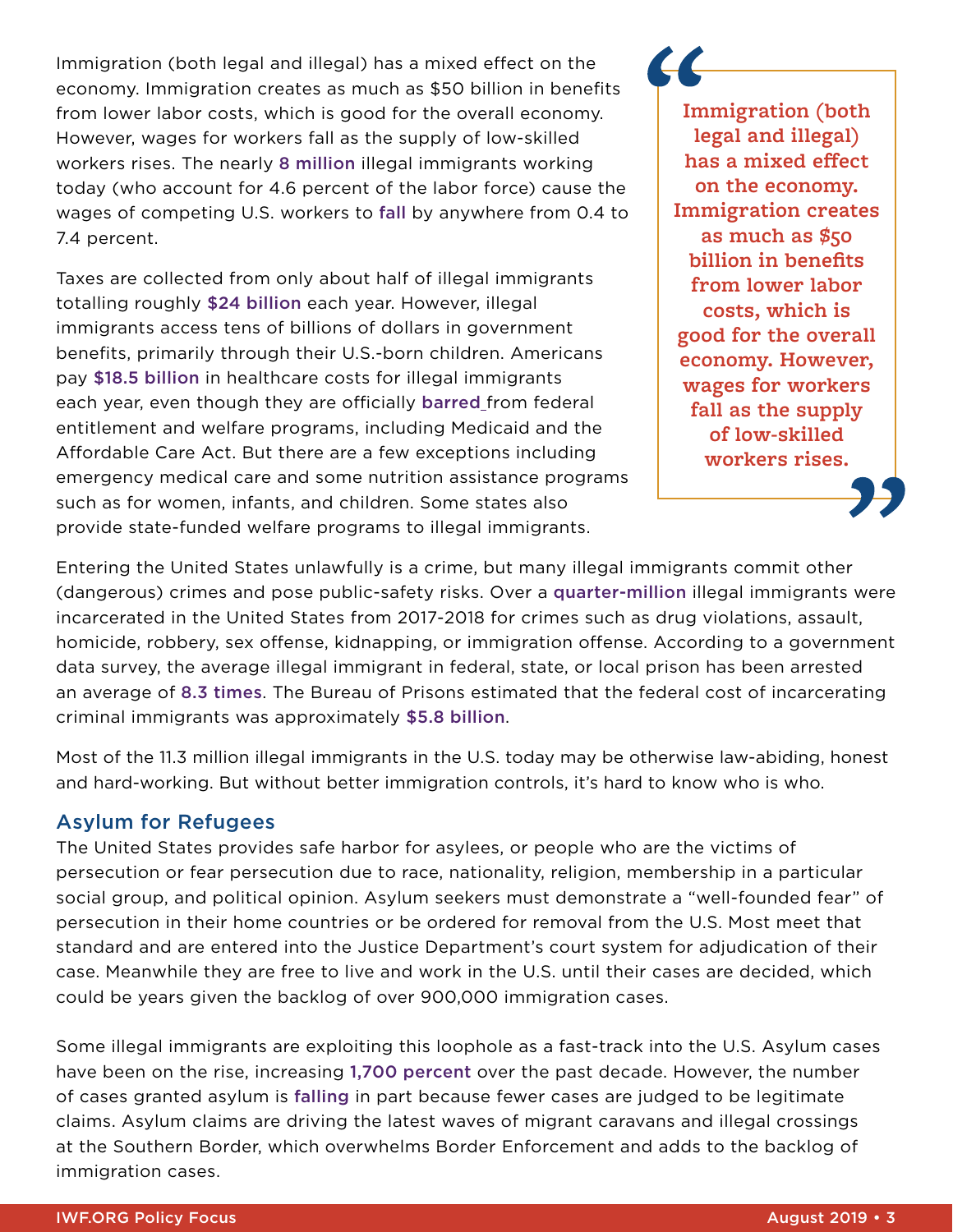Providing more funding to increase immigration court staff and requiring immigrants to apply for asylum at their nearest country rather than in the U.S. can help slow the number of migrants seeking asylum at our Southern Border, but only Congress can permanently close the asylum loophole with federal law.

#### **Dreamers**

In 2001, Congress introduced the Development, Relief, and Education for Alien Minors (DREAM) Act to provide a path for illegal immigrants who arrived as minors (thus called "Dreamers") to gain permanent legal status provided they met certain requirements.

Congress failed to pass the DREAM Act or [21](https://www.lawlogix.com/what-is-the-dream-act-and-who-are-dreamers/) other similar bills. In 2012, President Barack Obama used executive action to create the Deferred Action for Childhood Arrivals (DACA) Program. It allowed Dreamers to request work authorization and defer their removal from the U.S. for two years. Approved DACA recipients could renew their status in two-year increments, but it did not provide a pathway to become legal residents or citizens.

To qualify for DACA, applicants had to arrive in the U.S. before age 16; meet an age and residency requirement; attend school, have a high school education or have served in the Armed Forces; and not be convicted of serious crimes or misdemeanors nor pose any national security or public safety threats.

While many follow these requirements, some do not: Only [49](https://cdn.americanprogress.org/content/uploads/2017/11/02125251/2017_DACA_study_economic_report_updated.pdf)  [percent](https://cdn.americanprogress.org/content/uploads/2017/11/02125251/2017_DACA_study_economic_report_updated.pdf) of DACA respondents have a high school education. According to the Pentagon, fewer than [900](https://www.cbsnews.com/news/pentagon-says-daca-recipients-in-military-number-fewer-than-900/) DACA recipients (less than 1 percent) serve in the military. Over [2,100](https://www.washingtonexaminer.com/feds-30-surge-in-illegals-losing-daca-freedom-for-crimes-gang-violence) have had their DACA status revoked due to criminal activity.

In September 2017, President Donald Trump [ended](https://www.npr.org/2017/09/05/546423550/trump-signals-end-to-daca-calls-on-congress-to-act) the DACA program calling on Congress to fix the issue. Following several injunctions from federal district courts, DACA renewals were allowed to continue. At the petition of the Justice Department, we await the Supreme Court's final [decision](https://www.politico.com/story/2018/11/05/trump-administration-supreme-court-daca-927891) on the DACA program.

According to U.S. Citizenship and Immigration Services (USCIS), there are an estimated [2.3 million](https://www.uscis.gov/sites/default/files/USCIS/Resources/Reports%20and%20Studies/Immigration%20Forms%20Data/All%20Form%20Types/DACA/DACA_FY19_Q3_APR_FINAL.pdf) Dreamers, and over 80 percent of them are now age 21 or over. Some [669,000](https://www.uscis.gov/sites/default/files/USCIS/Resources/Reports%20and%20Studies/Immigration%20Forms%20Data/All%20Form%20Types/DACA/Approximate_Active_DACA_Recipients_Demographics_-_Apr_30_2019.pdf) Dreamers currently have active DACA status out of the nearly 800,000 who were approved for DACA from 2012 to the end of the program in 2017.

**Public sentiment favoring citizenship for Dreamers (if they meet certain requirements) is [strong.](https://news.gallup.com/poll/235775/americans-oppose-border-walls-favor-dealing-daca.aspx) However, the downside to this popular proposal could be increased illegal immigration, especially among minors, as this would create the future hope of blanket citizenship for childhood arrivals.** 

Public sentiment favoring citizenship for Dreamers (if they meet certain requirements) is [strong](https://news.gallup.com/poll/235775/americans-oppose-border-walls-favor-dealing-daca.aspx). However, the downside to this popular proposal could be increased illegal immigration, especially among minors, as this would create the future hope of blanket citizenship for childhood arrivals.

Instead, Congress should address Dreamers through comprehensive immigration reform. While citizenship should be off the table, work permissions and legal residency status could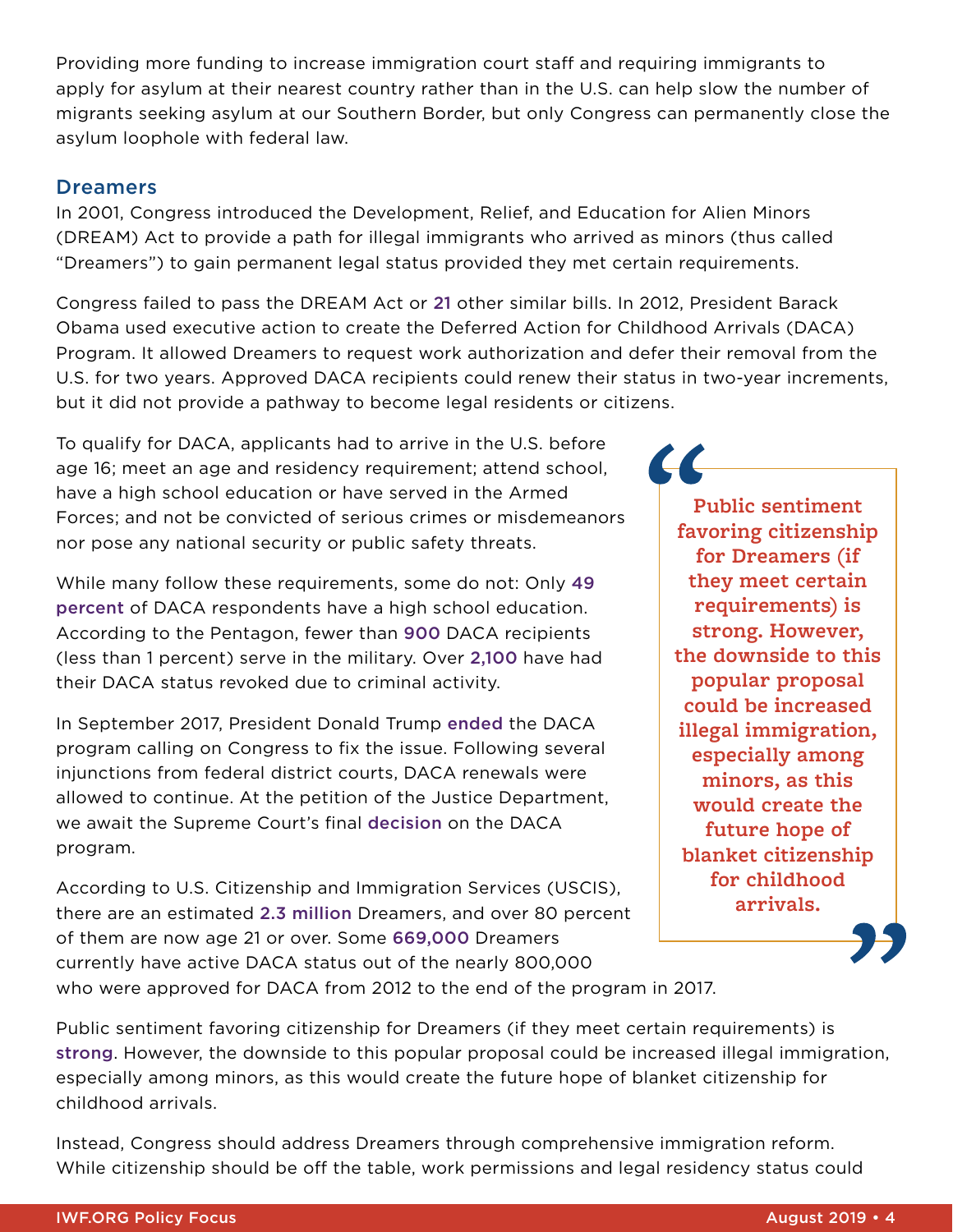be provided immediately for a defined period of time conditioned on tightened work and educational requirements.

## **Legal Immigration Reform**

Policymakers are also considering changes to our legal immigration system (not reformed since 1965). Our immigration laws currently prioritize family unification, employment (favoring immigrants with valuable skills), protection for refugees, and diversity (allotting a certain number of immigrants from different countries and boosting admittance from low-immigration countries via a visa diversity lottery).

Today, only about 12 percent of America's immigrants are admitted on employment-based visas. This is [very low in comparison to other Western countries](https://www.nationalreview.com/2017/08/skill-based-immigration-international-norm/?target=topic&tid=1072) with high levels of immigration, where immigration laws place higher priority on skills than any other factor. Consider Canada, for example: About [57 percent](https://www.reuters.com/article/us-canada-immigration-factbox-idUSKBN1AI2UU?il=0) of Canada's immigrants are admitted based on skills.

The lion's share of immigrants to the U.S. ([60-](https://www.cbsnews.com/news/what-is-chain-migration-definition-visa-trump-administration-family-reunification/)[70 percent](https://www.whitehouse.gov/articles/president-trumps-bold-immigration-plan-21st-century/)) are currently admitted because of family ties. Our system is far more generous than that of other nations, who limit family immigration to spouses and children (immediate family members) only. Canadian immigrants can sponsor other relatives, but this accounts for extremely few immigrants. Americans can debate the merits of prioritizing family ties, skills, or other factors when deciding whom to admit the U.S., but, as National Review writer Max Bloom [has noted](https://www.nationalreview.com/2017/08/skill-based-immigration-international-norm/), proposals to emphasize skills-based immigration would not be unusual, but would move the U.S. closer to international norms.

Another point of disagreement in today's immigration debate is the amount of legal immigration that is appropriate. Some proposals have called to significantly reduce overall rates of immigration. Certainly, high levels of immigration can be problematic if immigrants cannot or do not assimilate to the democratic norms of the U.S. culture. But reducing the level of immigration would have negative repercussions on U.S. population and labor force growth.

However, this debate would change significantly if there was confidence that our immigration system actually worked and we had control over our borders. Many who currently wish to restrict legal immigration would likely be more open to higher levels if illegal immigration was successfully reduced.

**The lion's share of immigrants to the U.S. [\(60-](https://www.cbsnews.com/news/what-is-chain-migration-definition-visa-trump-administration-family-reunification/) [70 percent\)](https://www.whitehouse.gov/articles/president-trumps-bold-immigration-plan-21st-century/) are currently admitted because of family ties. Our system is far more generous than that of other nations, who limit family immigration to spouses and children (immediate family members) only. Canadian immigrants can sponsor other relatives, but this accounts for extremely few immigrants.**

**COLLEGE** 

The U.S. can continue to be a nation of immigrants if and only if we are first a nation of laws, and our laws must protect our national security and safety, our economic interests, and the values of the American idea.